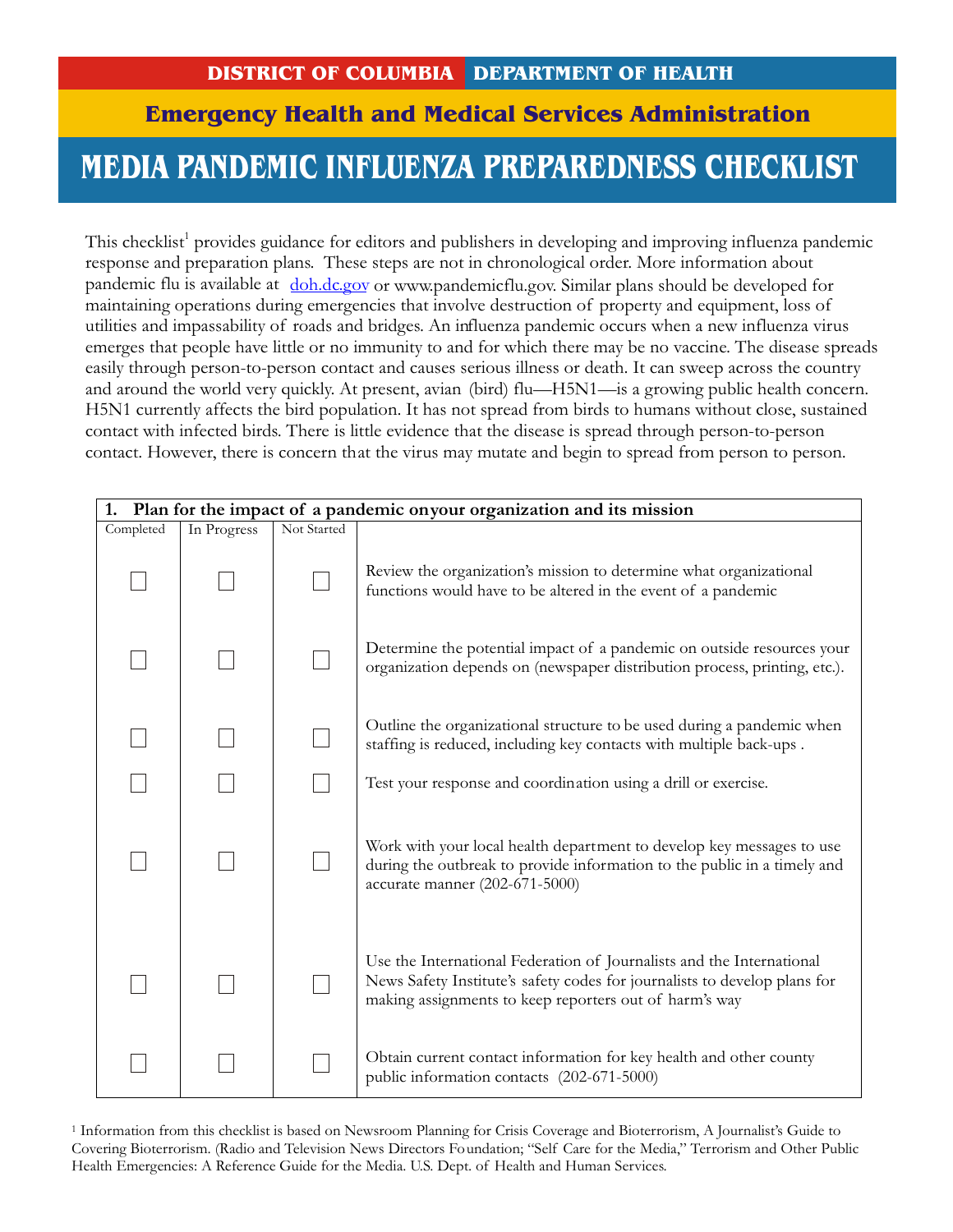| 2. Communicate with and educate your staff and persons in the communities you serve |             |             |                                                                                                                                                                                                                                                                |  |  |  |
|-------------------------------------------------------------------------------------|-------------|-------------|----------------------------------------------------------------------------------------------------------------------------------------------------------------------------------------------------------------------------------------------------------------|--|--|--|
| Completed                                                                           | In Progress | Not Started |                                                                                                                                                                                                                                                                |  |  |  |
|                                                                                     |             |             |                                                                                                                                                                                                                                                                |  |  |  |
|                                                                                     |             |             | Invite your local health department (202-671-5000) to provide an<br>introductory briefing to editorial staff on the bird flu situation.                                                                                                                        |  |  |  |
|                                                                                     |             |             | Work with your local health department to provide prevention and<br>treatment information to staff and their families.                                                                                                                                         |  |  |  |
|                                                                                     |             |             | Use the US Dept. of Health and Human Services 11 Steps for Personal<br>Safety to train reporters.                                                                                                                                                              |  |  |  |
|                                                                                     |             |             | Provide individual and family preparedness guidance and information to<br>staff to be self-sustaining during an emergency.                                                                                                                                     |  |  |  |
|                                                                                     |             |             | Encourage the community, including local businesses, schools, colleges,<br>medical providers to prepare for a pandemic flu outbreak. (Checklists<br>available online at doh.dc.gov or www.pandemicflu.gov).                                                    |  |  |  |
|                                                                                     |             |             | Work with your local health dept to obtain information to brief all<br>reporters about pandemic flu to enable effective coverage in the event of<br>an outbreak. (Check DC Department of Health at doh.dc.gov or<br>call 202-671-5000 for current information) |  |  |  |
|                                                                                     |             |             | 3. Plan for the impact of a pandemic on your staff and the communities you serve                                                                                                                                                                               |  |  |  |
|                                                                                     |             |             |                                                                                                                                                                                                                                                                |  |  |  |
|                                                                                     |             |             | Establish mechanisms to cover essential tasks if 30-50% of your staff<br>were ill or caring for their seriously ill family members                                                                                                                             |  |  |  |
|                                                                                     |             |             | Establish a list of critical priorities to be covered and determine<br>alternative mechanisms for addressing vital tasks                                                                                                                                       |  |  |  |
|                                                                                     |             |             | Work with your local health department (202-671-5000) to consider first<br>responder-type priority vaccination policies in the event of an outbreak<br>for key editorial staff.                                                                                |  |  |  |
|                                                                                     |             |             |                                                                                                                                                                                                                                                                |  |  |  |
|                                                                                     |             |             | 4. Set up/review/clarify policies to follow during a pandemic                                                                                                                                                                                                  |  |  |  |
|                                                                                     |             |             | Establish policies and practices for preventing the spread of influenza at<br>the worksite (requiring respiratory hygiene in places and situations with<br>public interaction)                                                                                 |  |  |  |
|                                                                                     |             |             | Review assignments and policies to enable telecommuting to reduce<br>transmission of infection                                                                                                                                                                 |  |  |  |